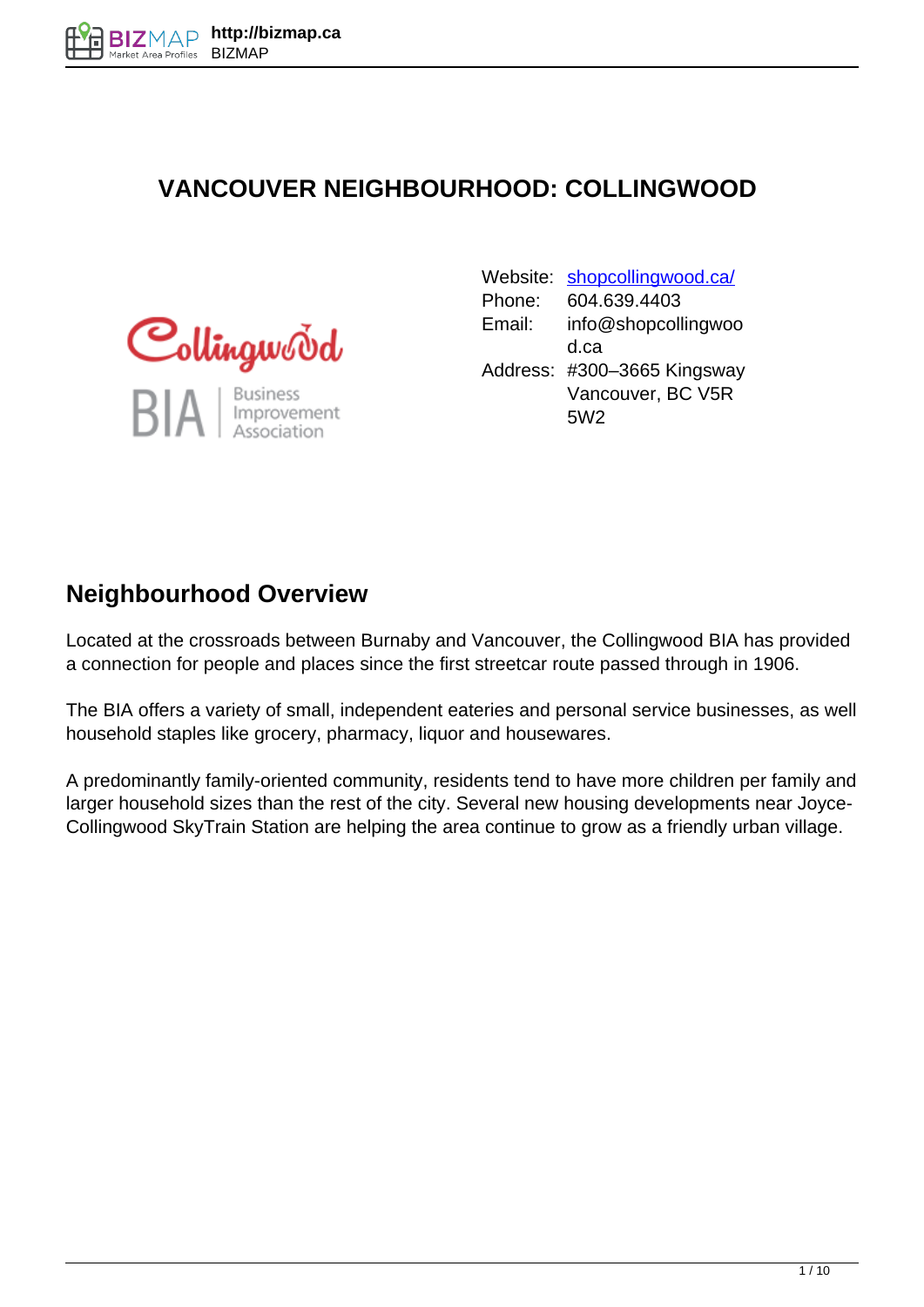

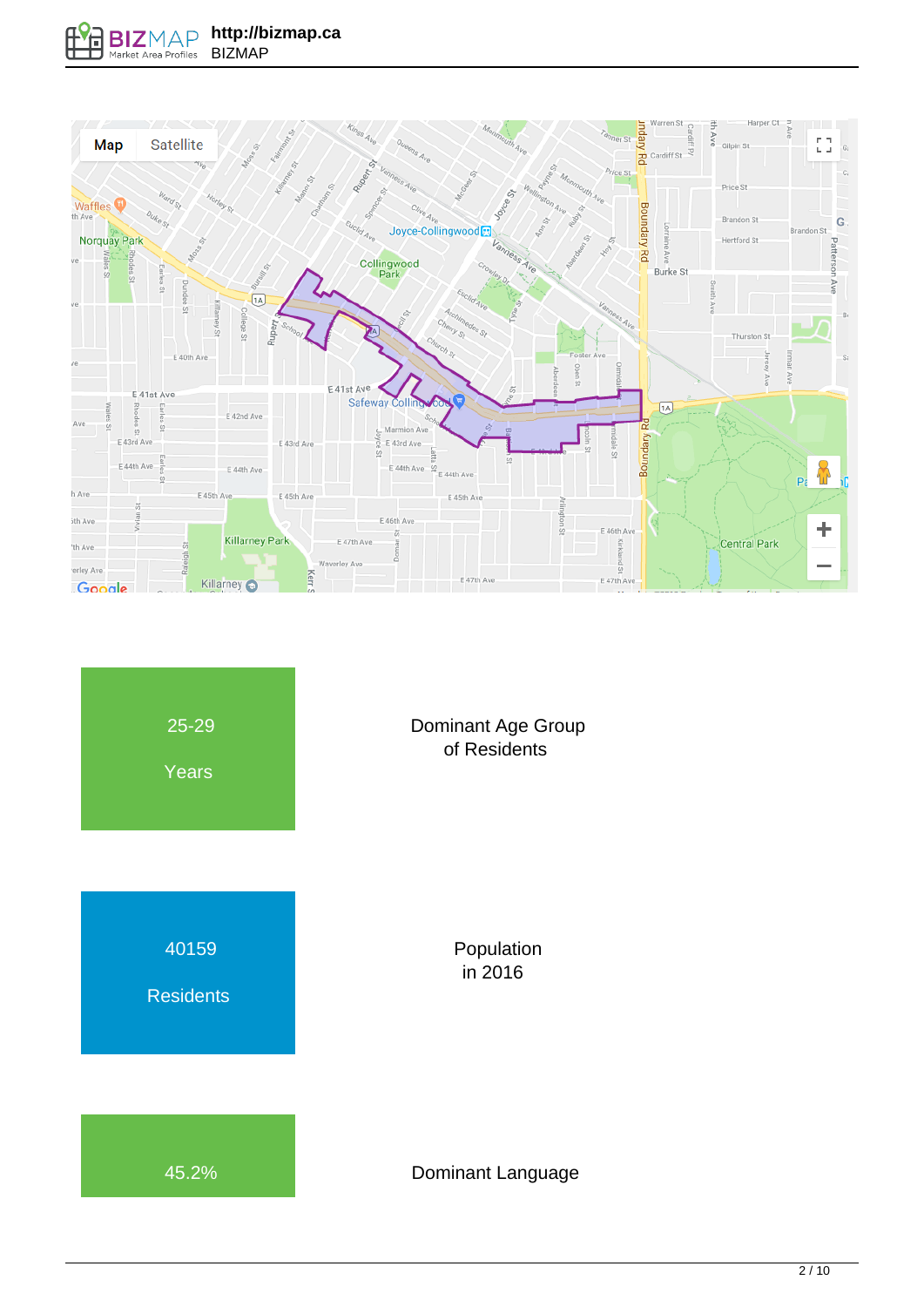

 Average Lease Rate

## **PEOPLE**

## **Population by Age**

 40,159 people live in the Collingwood catchment area. Their age distribution closely matches that of Vancouver. A quarter of residents are aged 20-34 and the dominant age range is 25-29 years.

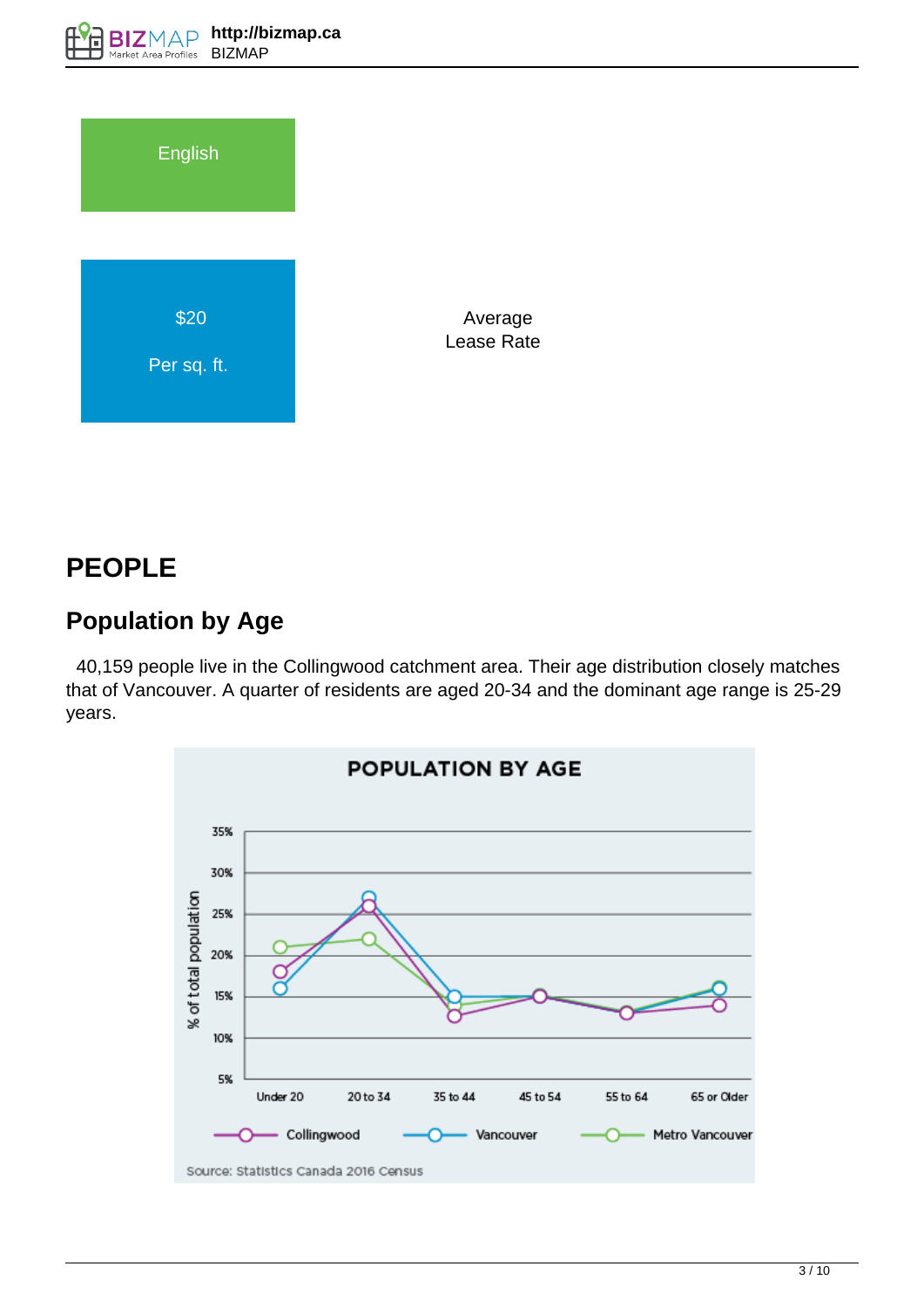## **Language & Ethnic Origin**

 While English is the most common household language for Collingwood residents, it is spoke by less than half of households (45.2%), much lower than for Vancouver (66.4%) and Metro Vancouver (66.5%). A majority of Collingwood area residents identify with Chinese ancestry (44%).

| <b>LANGUAGES</b>                      | <b>COLLINGWOOD</b> |
|---------------------------------------|--------------------|
| English                               | 45%                |
| Cantonese                             | 20%                |
| Mandarin                              | 5%                 |
| Tagalog (Filipino)                    | 4%                 |
| Vietnamese                            | 3%                 |
| Source: Statistics Canada 2016 Census |                    |

## **Family Structure**

 73% of Collingwood households contain families, significantly higher than Vancouver (57%) but close to Metro Vancouver (71%). As a result, the average number of persons per household (2.9) is higher than both city (2.2) and region (2.5).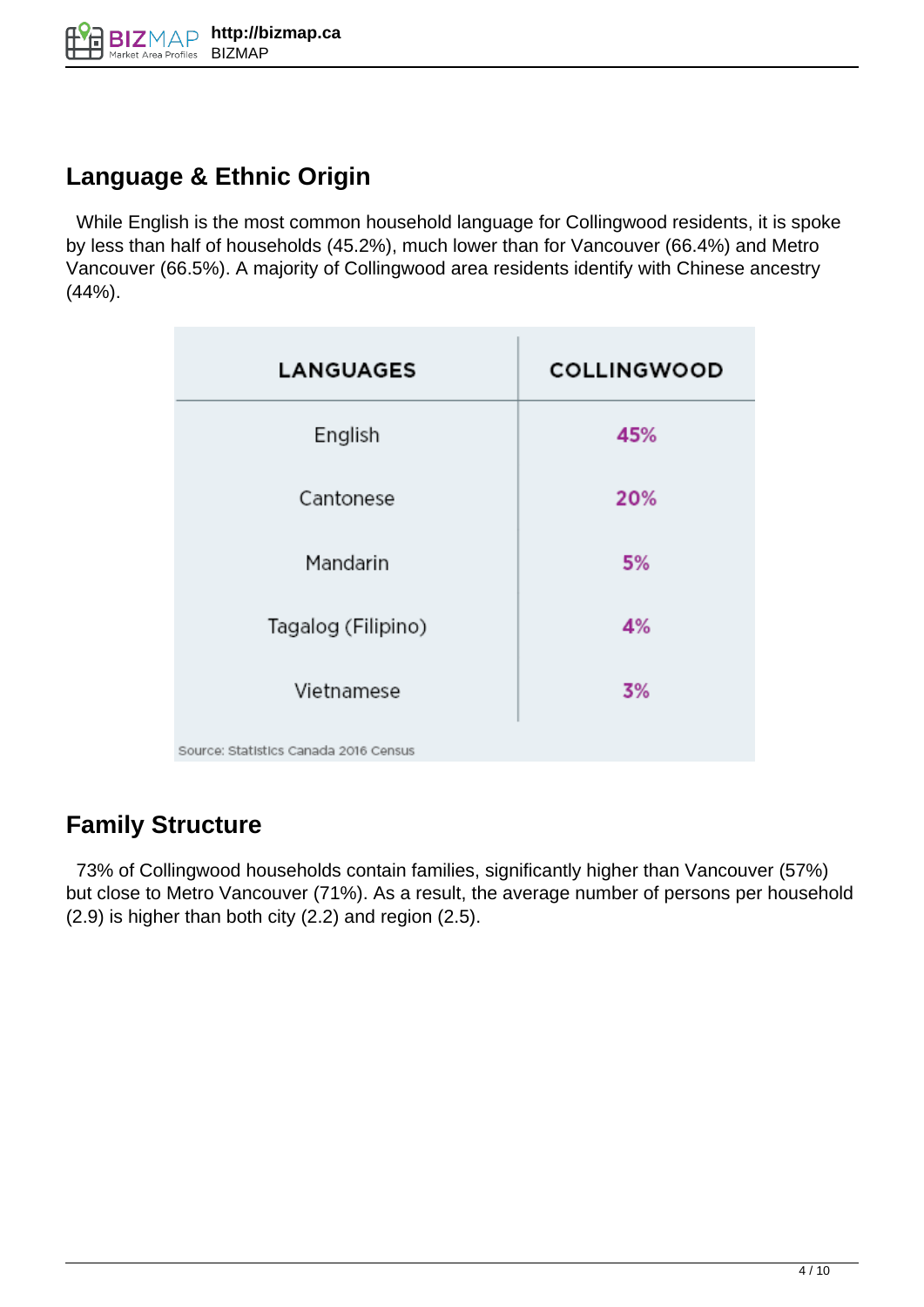

### **Education & Occupation**

 The dominant level of education for Collingwood residents is a high school certificate, with 31% having attained this level. Sales & service occupations are most common in this area (35%), higher than Vancouver and Metro Vancouver (both 24%).

| <b>EDUCATION</b>                      | <b>COLLINGWOOD</b> |
|---------------------------------------|--------------------|
| No certificate, diploma or degree     | 20%                |
| High school certificate               | 31%                |
| Trades certificate or diploma         | 6%                 |
| College or other non-university       | 15%                |
| University (some/bachelor/higher)     | 28%                |
| Source: Statistics Canada 2016 Census |                    |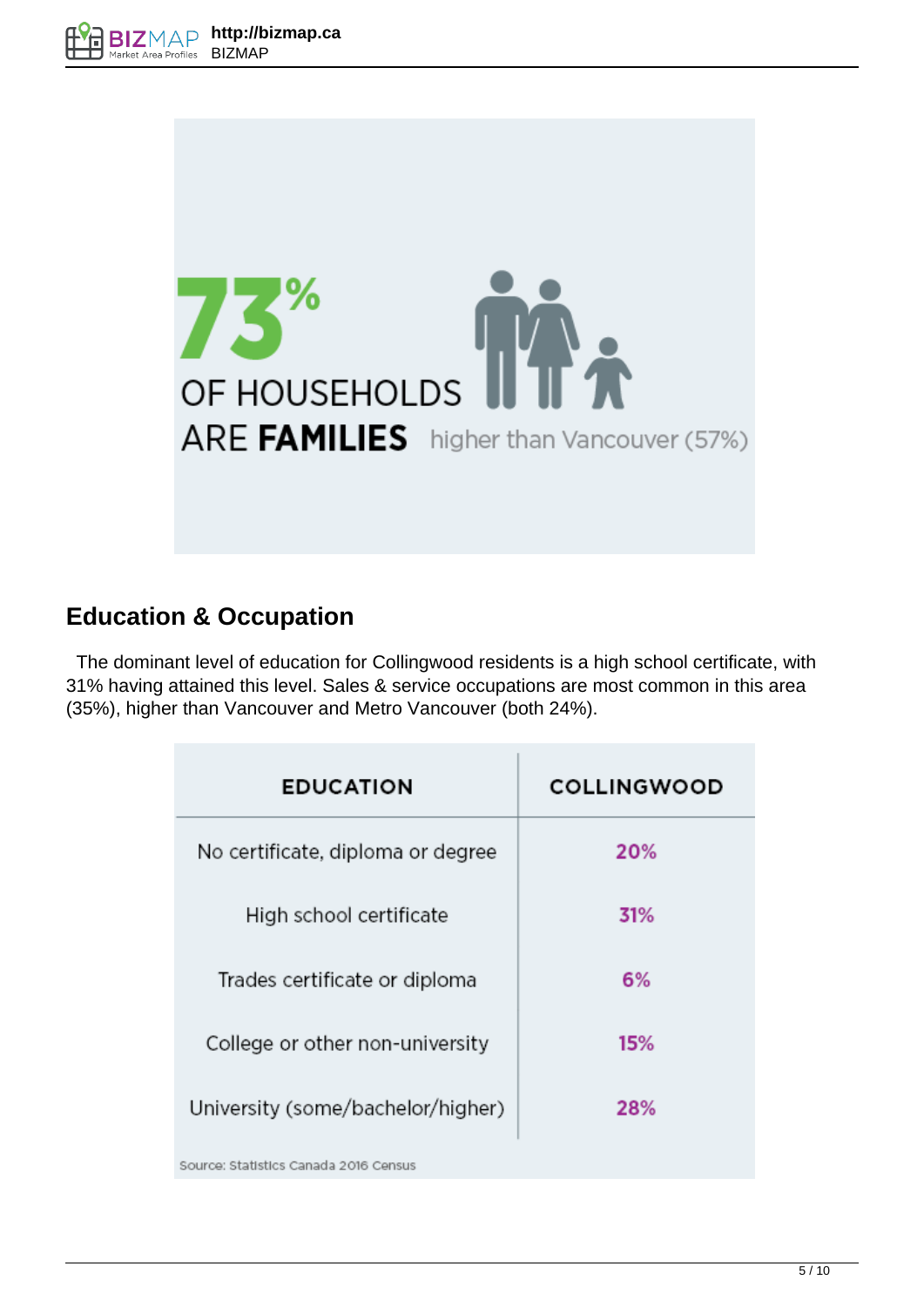

#### **Income & Spending**

 The average annual expenditure per household in the Collingwood market area (\$70,239) is lower than Vancouver (\$84,710) and Metro Vancouver (\$87,106). In percentage terms, Collingwood households spend more on food, shelter and transportation (48% of expenditures) than Vancouver (43%).



# **PLACE**

#### **Zoning**

 The BIA has two types of zoning C-2 and CD-1. Primarily C-2 (92%), the zoning is intended to provide for pedestrian-oriented commercial establishments that cater to the needs of a local neighbourhood and to provide for dwelling uses that are compatible with commercial use. The total assessed value of properties in the BIA is \$466,692,200.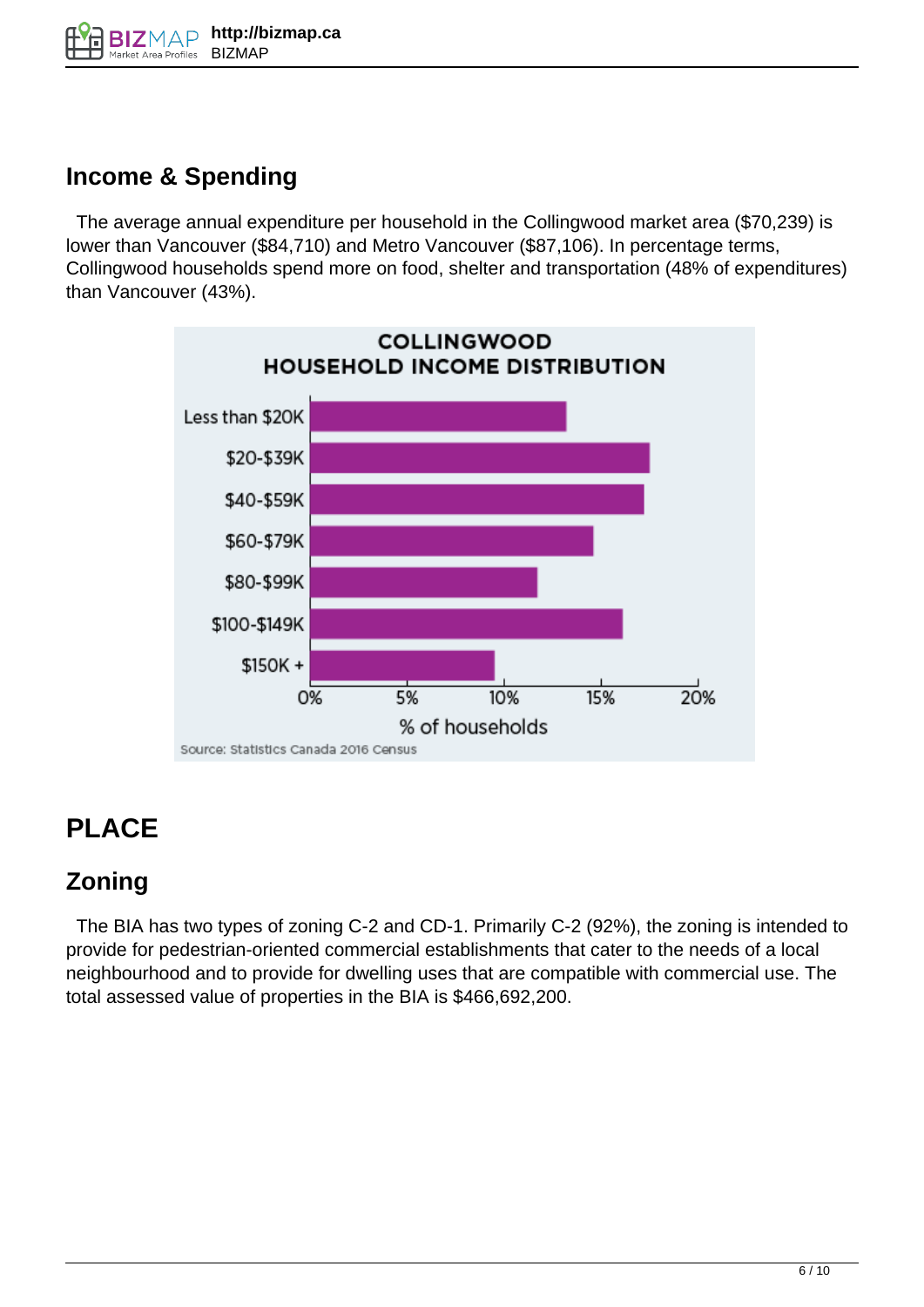

## **Housing**

 There are 14,710 dwellings in the BIA catchment area, of which 81% are apartment dwellings and 16% are detached homes. Collingwood has a much newer housing stock than average for the city or region. Most dwellings (53%) have been constructed since 1990. As well, most residents are homeowners (58%).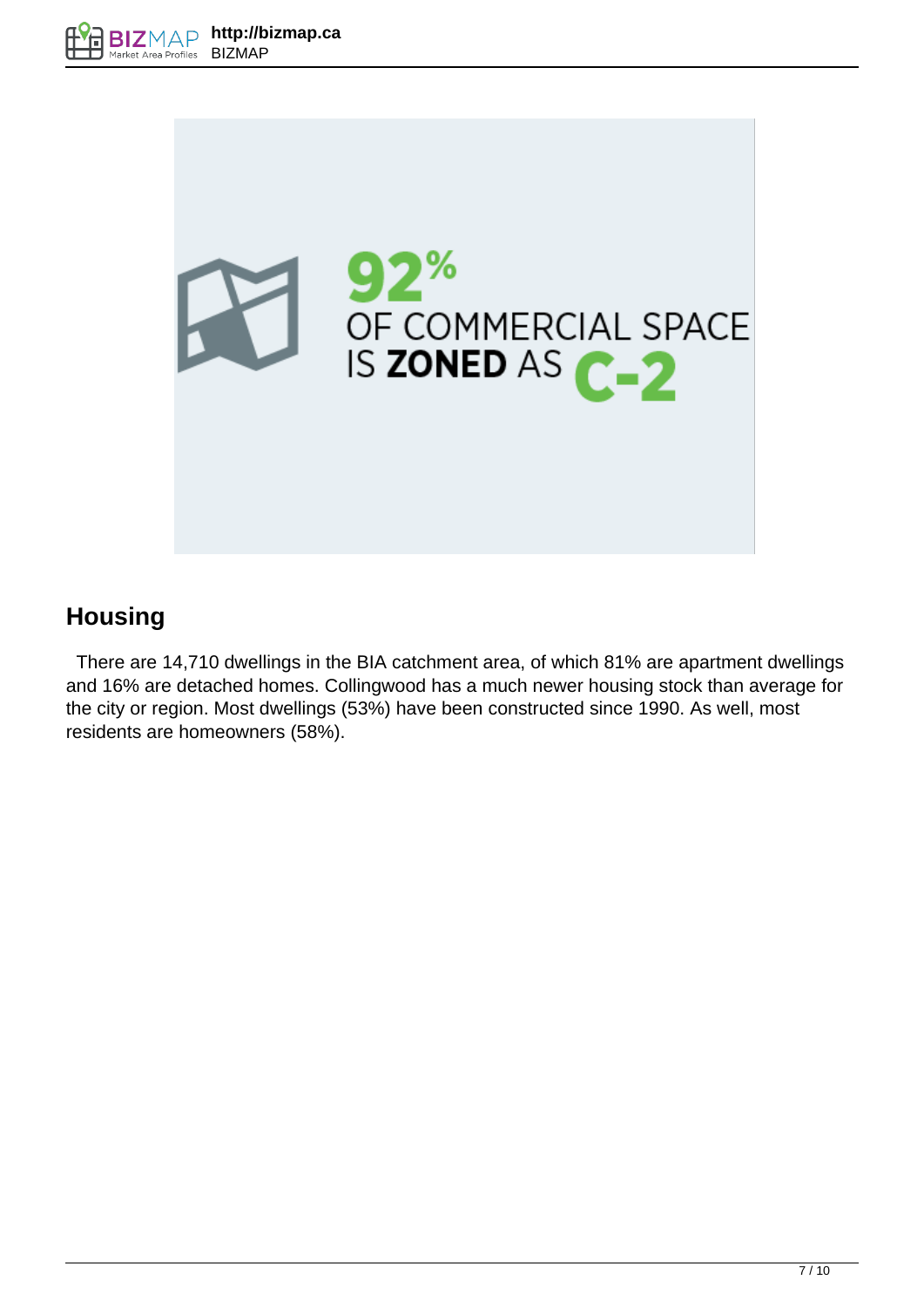

## **Community**

 The Expo Line SkyTrain route runs just north of the BIA and the Joyce-Collingwood SkyTrain Station is easily accessible by foot.

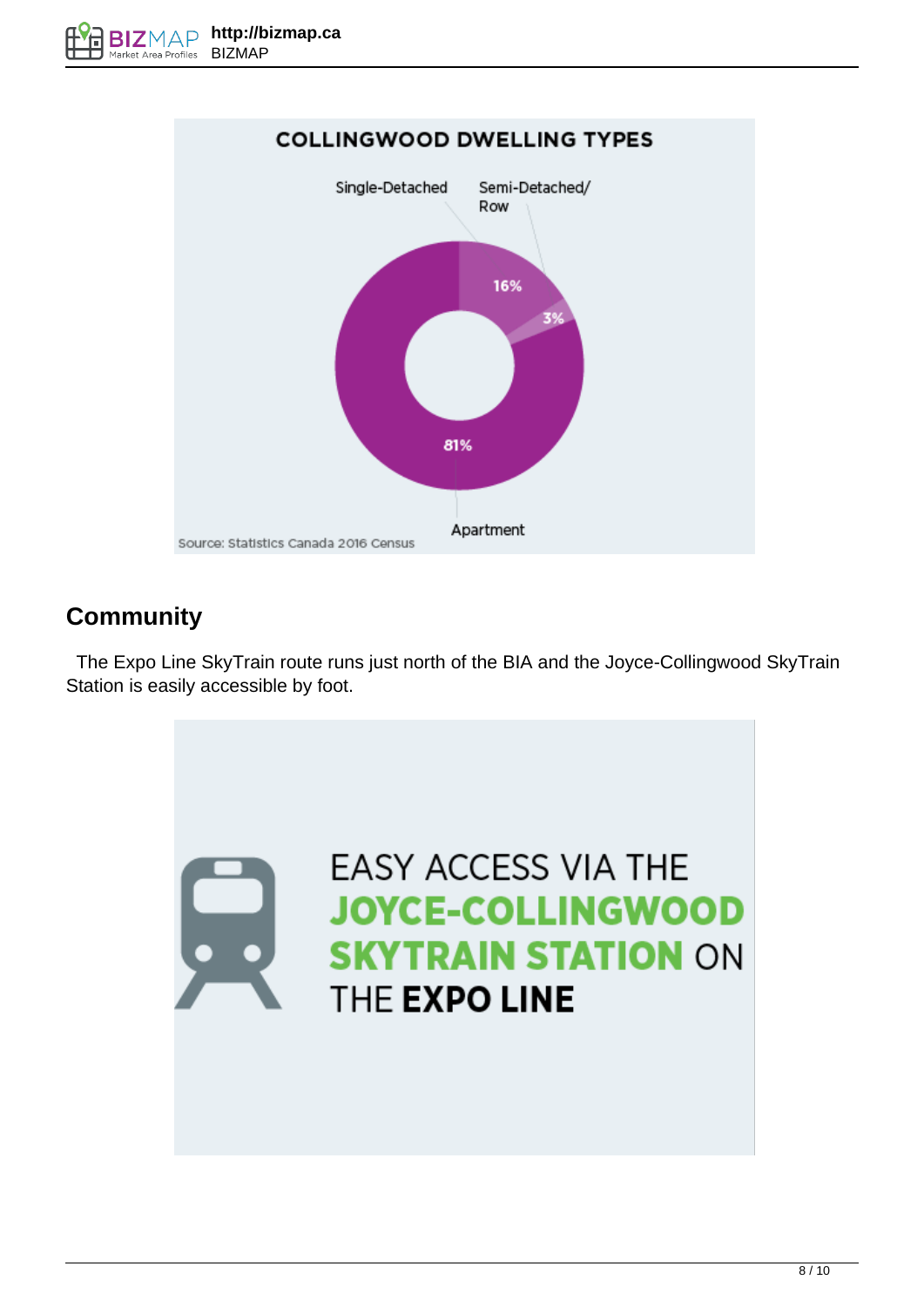# **DOING BUSINESS HERE**

#### **Business Mix**

 Collingwood is home to 330 businesses. Primarily small, independent shops and services, the dominant business type is retail, which accounts for 28% of businesses in the BIA; higher than Vancouver (18%) and Metro Vancouver (10%)

| <b>BUSINESS TYPE</b>                                    | <b>COLLINGWOOD</b> |
|---------------------------------------------------------|--------------------|
| Retail                                                  | 28%                |
| <b>Accommodation &amp; Food Service</b>                 | 17%                |
| Health Care & Social Assistance                         | 13%                |
| Finance & Insurance                                     | 9%                 |
| Professional, Scientific &<br><b>Technical Services</b> | 7%                 |
| Source: City of Vancouver Open Data Catalogue 2016      |                    |

## **Commercial Business Size**

 Collingwood BIA is primarily comprised of micro and small businesses. 71% of businesses in the area have fewer than 5 employees, and an additional 25% of businesses have between 5 to 20 employees.